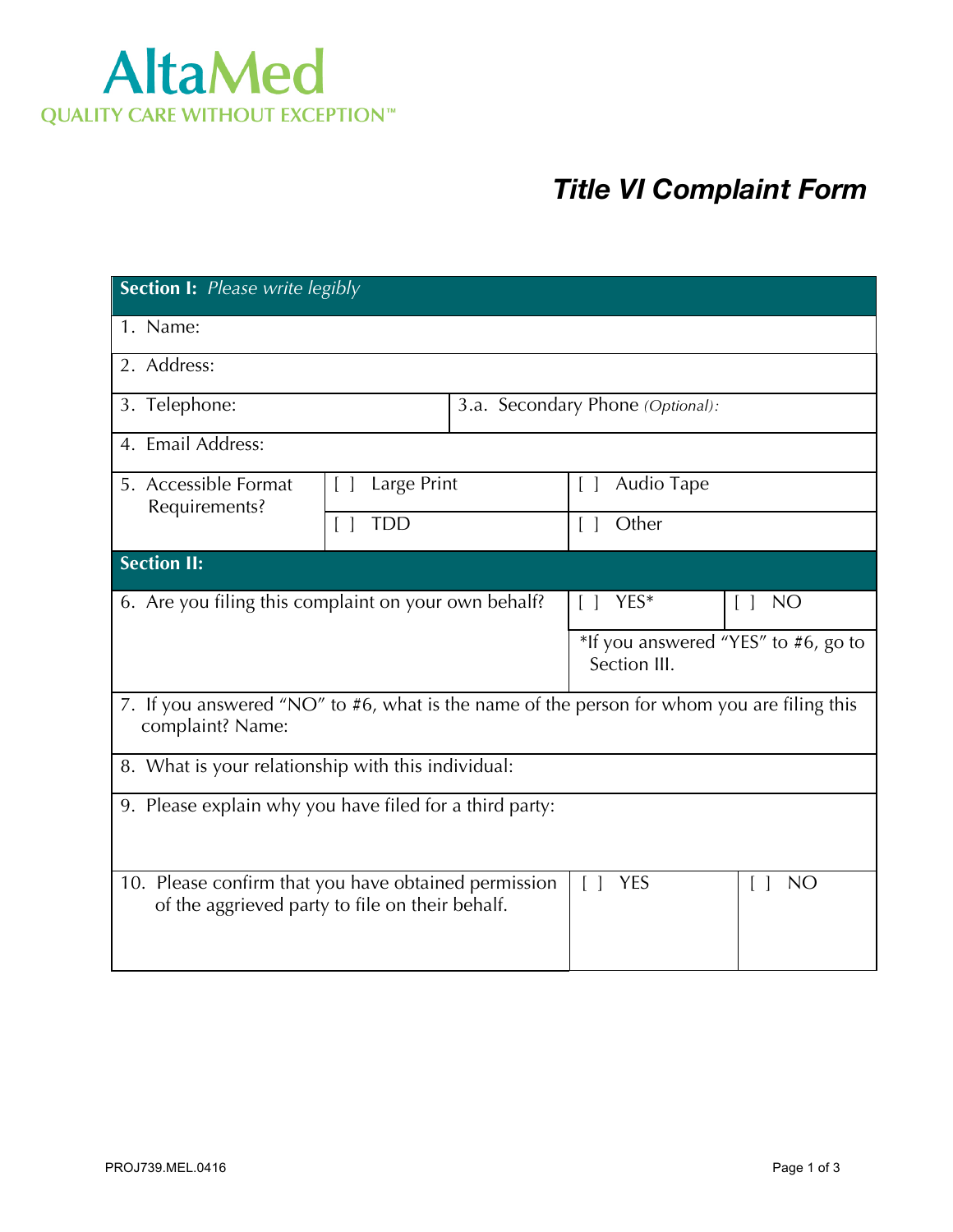

## *Title VI Complaint Form*

| <b>Section III:</b>                                                                                                                                                                                                                                                                                                                                                                        |  |  |  |  |
|--------------------------------------------------------------------------------------------------------------------------------------------------------------------------------------------------------------------------------------------------------------------------------------------------------------------------------------------------------------------------------------------|--|--|--|--|
| 11. I believe the discrimination I experienced was based on (check all that apply):                                                                                                                                                                                                                                                                                                        |  |  |  |  |
| [ ] Color [ ] National Origin<br>$\lceil \; \rceil$ Race                                                                                                                                                                                                                                                                                                                                   |  |  |  |  |
| 12. Date of alleged discrimination: (mm/dd/yyyy)                                                                                                                                                                                                                                                                                                                                           |  |  |  |  |
| 13. Explain as clearly as possible what happened and why you believe you were<br>discriminated against. Describe all persons who were involved. Include the name<br>and contact information of the person(s) who discriminated against you (if known),<br>as well as names and contact information of any witnesses. If more space is needed,<br>please attach additional sheets of paper. |  |  |  |  |
| <b>Section IV:</b>                                                                                                                                                                                                                                                                                                                                                                         |  |  |  |  |
| 14. Have you previously filed a Title VI complaint<br>$\lceil \ \rceil$ YES<br>$\lceil$   NO<br>with AltaMed?                                                                                                                                                                                                                                                                              |  |  |  |  |
| <b>Section V:</b>                                                                                                                                                                                                                                                                                                                                                                          |  |  |  |  |
| 15. Have you filed this complaint with any other Federal, State, or local agency, or with<br>any Federal or State court?                                                                                                                                                                                                                                                                   |  |  |  |  |
| $[$   YES* $[$   NO                                                                                                                                                                                                                                                                                                                                                                        |  |  |  |  |
| *If yes, check all that apply:                                                                                                                                                                                                                                                                                                                                                             |  |  |  |  |
| [ ] Federal Agency __________                                                                                                                                                                                                                                                                                                                                                              |  |  |  |  |
| $[$ State Agency $\frac{1}{2}$                                                                                                                                                                                                                                                                                                                                                             |  |  |  |  |
|                                                                                                                                                                                                                                                                                                                                                                                            |  |  |  |  |
|                                                                                                                                                                                                                                                                                                                                                                                            |  |  |  |  |
|                                                                                                                                                                                                                                                                                                                                                                                            |  |  |  |  |
|                                                                                                                                                                                                                                                                                                                                                                                            |  |  |  |  |